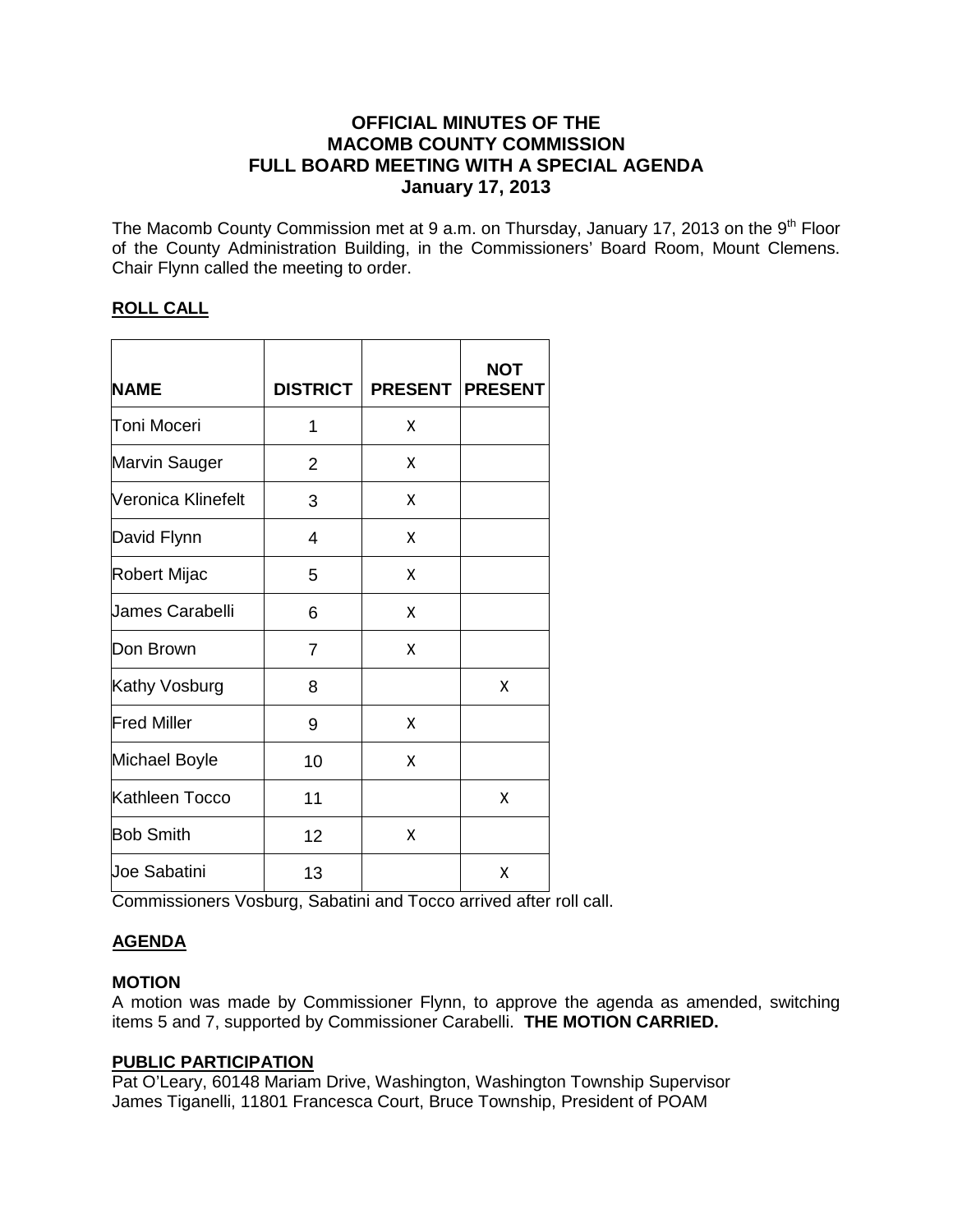# **REQUEST FROM TREASURER'S OFFICE FOR RE-EMPLOYMENT OF EMPLOYEE**

#### **MOTION**

**R13-006** A motion was made by Commissioner Smith, to concur in the recommendation of the Office of County Executive and approve the request from the Treasurer's Office to re-employ Paula Bovenschen on a part-time basis to a vacant Administrative Secretary position; employment will only last until a full-time replacement is hired, supported by Commissioner Sauger.

### **MOTION TO AMEND**

A motion was made by Commissioner Miller to amend the motion to limit the reemployment to 90 days, supported by Commissioner Smith. **THE MOTION TO AMEND CARRIED.**

### **THE MOTION AS AMENDED CARRIED.**

### **REVIEW OF CHARTER BY INDEPENDENT COUNSEL**

### **PROPOSED COMMITTEE STRUCTURE**

This has been distributed for informational purposes only and will be before the board at the Regular Full Board Meeting on January 24th for approval.

### **MOTION TO RECEIVE AND FILE**

**R13-007** A motion was made by Commissioner Sabatini to receive and file the proposed committee structure, supported by Commissioner Miller. **THE MOTION TO RECEIVE AND FILE CARRIED.**

#### **PROPOSED 2013 MEETING CALENDAR**

This has been distributed for informational purposes only and will be before the board at the Regular Full Board Meeting on January 24th for approval. This can be amended to accommodate schedules during the next week and Chair Flynn is aware of changes that do need to be made.

#### **MOTION TO RECEIVE AND FILE**

**R13-008** A motion was made by Commissioner Sabatini to receive and file the proposed 2013 Meeting Calendar, supported by Commissioner Moceri. **THE MOTION TO RECEIVE AND FILE CARRIED.**

#### **UPDATE BY CHAIR OF AD HOC COMMITTEE ON BOARD RULES**

Chair Flynn indicated yesterday was the first meeting. Committee Chair Tocco reviewed what took place at that meeting: rules were reviewed and recommendations were made by Corporation Counsel with remarks by commission on what worked and did not work in the past. The next meeting is Tuesday and the proposed rules will be presented at that time. Chair Flynn also indicated they also discussed the difference between proclamations, resolutions and tributes. There will also be a more structured approach to the meetings and making motions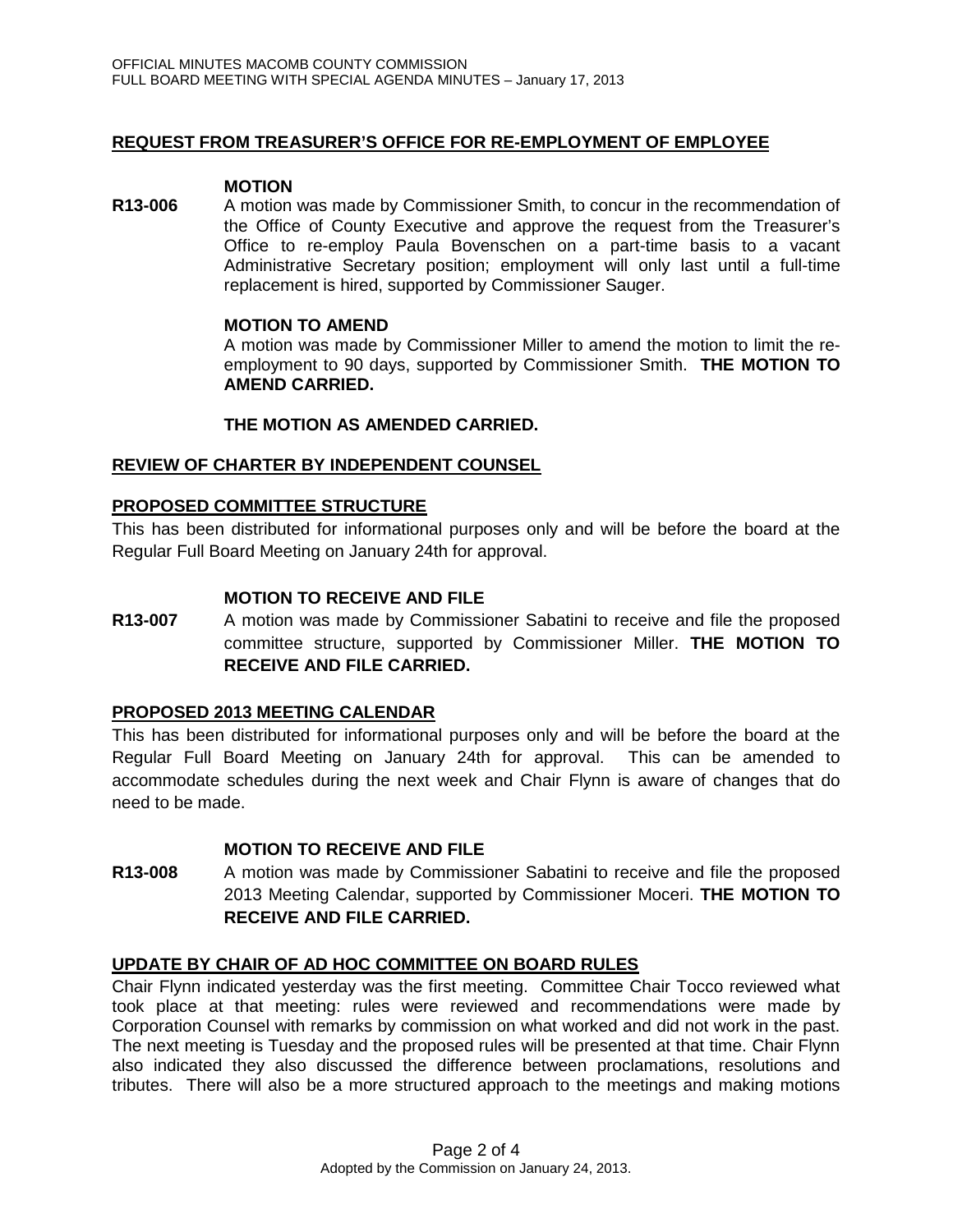and what is the proper way for order to be conducted. Commissioner Klinefelt indicated there would also be something added regarding committees.

# **EXECUTIVE SESSION TO DISCUSS UPDATE BY INDEPENDENT COUNSEL ON LITIGATION MATTERS**

#### **MOTION**

A motion was made by Commissioner Carabelli, to enter into executive session to discuss update by independent counsel on litigation matters, supported by Commissioner Sabatini.

A roll call vote was taken.

| <b>NAME</b>         | <b>DISTRICT</b> | <b>YES</b> | <b>NO</b> |
|---------------------|-----------------|------------|-----------|
| Toni Moceri         | 1               | X          |           |
| Marvin Sauger       | $\overline{2}$  | X          |           |
| Veronica Klinefelt  | 3               | X          |           |
| David Flynn         | 4               | X          |           |
| Robert Mijac        | 5               | X          |           |
| Uames Carabelli     | 6               | X          |           |
| Don Brown           | 7               | X          |           |
| Kathy Vosburg       | 8               | X          |           |
| <b>Fred Miller</b>  | 9               | X          |           |
| Michael Boyle       | 10              | X          |           |
| Kathleen Tocco      | 11              | X          |           |
| <b>Bob Smith</b>    | 12              | X          |           |
| <b>Joe Sabatini</b> | 13              | X          |           |
| <b>TOTALS:</b>      |                 | 13         | 0         |

#### **THE MOTION CARRIED.**

The Board entered executive session at 10 a.m. with it concluding at 10:32 a.m.

#### **NEW BUSINESS**

None

#### **PUBLIC PARTICIPATION**

None